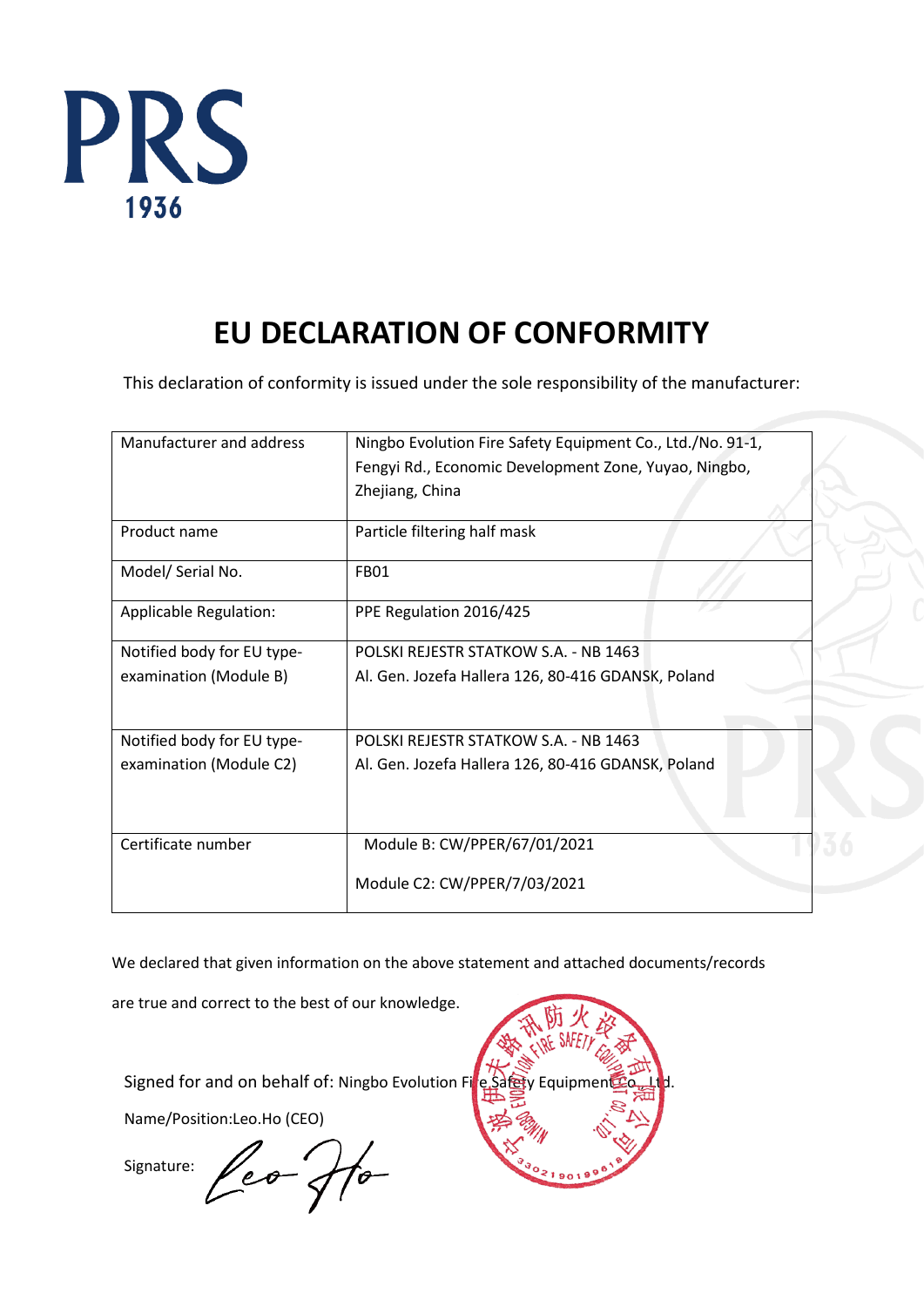



# **CERTYFIKAT BADANIA TYPU UE (MODUŁ B)**  *EU TYPE-EXAMINATION CERTIFICATE (MODULE B)*

Nr<br>*No*. *No.* CW/PPER/67/01/2021

## **ZAŚWIADCZA SIĘ,**

że Polski Rejestr Statków S.A. (PRS) przeprowadził procedurę badania typu wymienionego niżej wyrobu i stwierdził jego zgodność z wymaganiami określonymi w załączniku V do Rozporządzenia Parlamentu Europejskiego i Rady (UE) 2016/425 (PPE) w sprawie środków ochrony indywidualnej oraz uchylenia dyrektywy Rady 89/686/EWG, ze zmianami*.* 

### *THIS IS TO CERTIFY*

*that Polski Rejestr Statków S.A. (PRS) did undertake the EU type-examination procedure for the product identified below which was found to be in compliance with the requirements of Annex V to the Regulation (EU) 2016/425 of the European Parliament and of the Council of 9 March 2016 on personal protective equipment and repealing Council Directive 89/686/EEC, as amended.* 

| Wnioskodawca<br>Applicant                                                                                                                                                                                                                    | Ningbo Evolution Fire Safety Equipment Co., Ltd.<br>No. 91-1, Fengyi Rd., Economic Development Zone,<br>Yuyao, Ningbo, Zhejiang 315400, China.                                                                                                                        |                                                                                     |                                                                                                       |  |  |  |
|----------------------------------------------------------------------------------------------------------------------------------------------------------------------------------------------------------------------------------------------|-----------------------------------------------------------------------------------------------------------------------------------------------------------------------------------------------------------------------------------------------------------------------|-------------------------------------------------------------------------------------|-------------------------------------------------------------------------------------------------------|--|--|--|
| Producent<br>Manufacturer                                                                                                                                                                                                                    | Ningbo Evolution Fire Safety Equipment Co., Ltd.<br>No. 91-1, Fengyi Rd., Economic Development Zone,<br>Yuyao, Ningbo, Zhejiang 315400, China.                                                                                                                        |                                                                                     |                                                                                                       |  |  |  |
| Typ wyrobu<br>Product type                                                                                                                                                                                                                   | Sprzęt ochrony układu oddechowego. Półmaski filtrujące do ochrony przed cząstkami.<br>Półmaska filtrująca, przeciwpyłowa bez zaworu.<br>Respiratory protective devices. Filtering half masks to protect against particles.<br>Dust filtering half mask without valve. |                                                                                     |                                                                                                       |  |  |  |
| Opis wyrobu<br>Product description                                                                                                                                                                                                           | Półmaska filtrująca, model: FB01 (klasa FFP2 NR).<br>Particle filtering half mask, Model: FB01 (class FFP2 NR).                                                                                                                                                       |                                                                                     |                                                                                                       |  |  |  |
| Zastosowane normy<br>Specified standards                                                                                                                                                                                                     | PN-EN 149+A1:2010<br>EN 149:2001+A1:2009                                                                                                                                                                                                                              |                                                                                     |                                                                                                       |  |  |  |
| Niniejszy certyfikat pozostaje ważny do czasu unieważnienia przy zachowaniu warunków uznania (patrz str. 2).<br>This certificate remains valid unless cancelled or revoked, provided the approval conditions (see page 2) are complied with. |                                                                                                                                                                                                                                                                       |                                                                                     |                                                                                                       |  |  |  |
| Data ważności<br>Expiry date                                                                                                                                                                                                                 | 2026-01-28                                                                                                                                                                                                                                                            |                                                                                     | Zastępca Dyrektora Pionu Certyfikacji<br>Certification Division-Beputy Director                       |  |  |  |
| NOTIFIED BODY<br>Gdańsk, 2021-01-29<br>NO.1463                                                                                                                                                                                               |                                                                                                                                                                                                                                                                       |                                                                                     | Przemysław Gałka                                                                                      |  |  |  |
|                                                                                                                                                                                                                                              | Nr jednostki notyfikowanej<br>No. of notified body<br>1463                                                                                                                                                                                                            | Polski Rejestr Statków S.A.<br>al. Gen. Józefa Hallera 126<br>80-416 Gdańsk, Poland | tel. (+48) (58) 346 17 00<br>fax (+48) (58) 341 77 69<br>e-mail: dc@prs.pl<br>www: http://www.prs.pl/ |  |  |  |